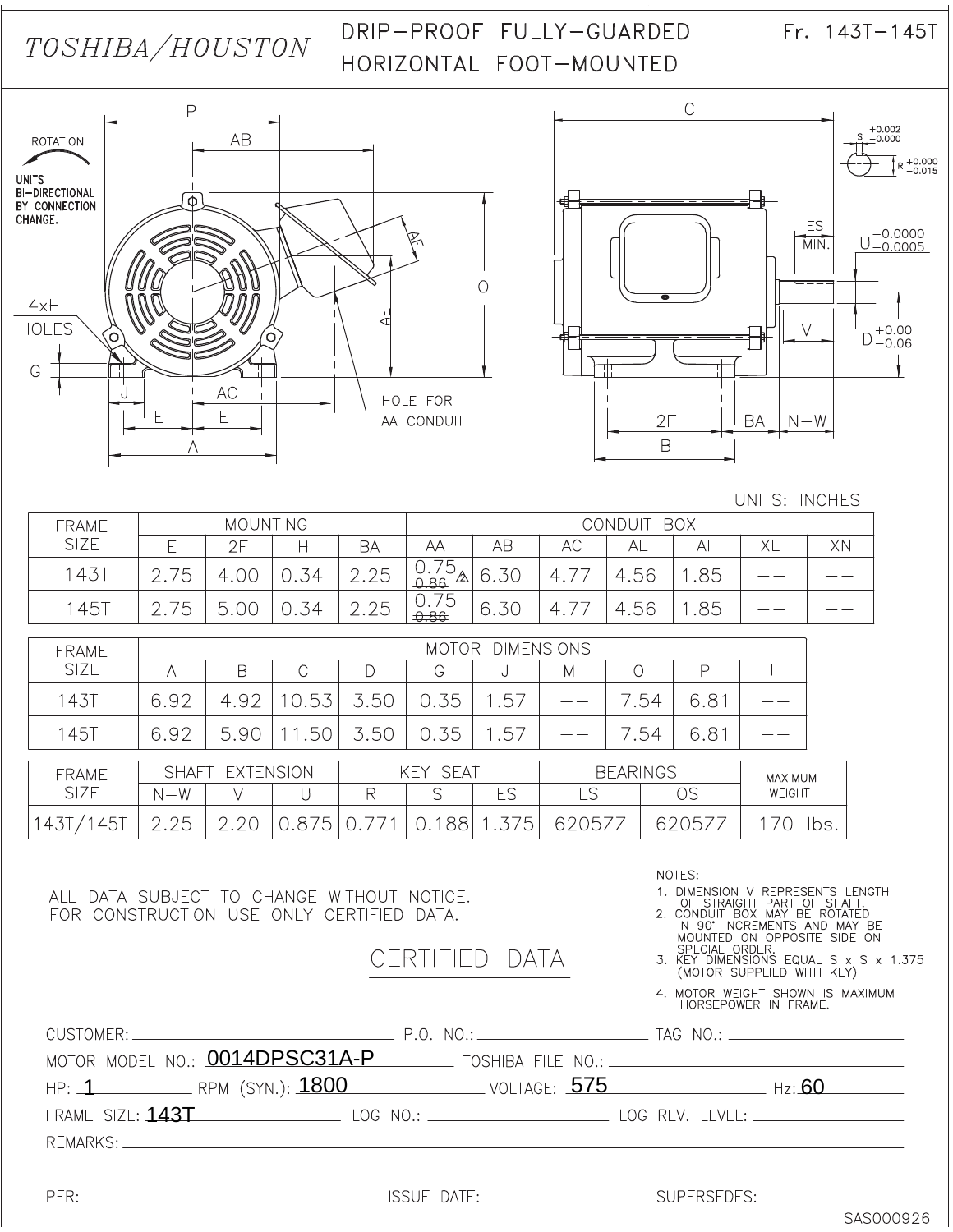| <b>TOSHIBA INTERNATIONAL CORPORATION</b>         | <b>INDFX</b>       | MPCF-1033  |  |  |  |  |
|--------------------------------------------------|--------------------|------------|--|--|--|--|
| <b>Industrial Division / Houston Motor Plant</b> | SHEET NO.          | 1 of 1     |  |  |  |  |
|                                                  | <b>ISSUED</b>      | 11/08/96   |  |  |  |  |
|                                                  | <b>SUPERSEDES</b>  | 10/06/95   |  |  |  |  |
|                                                  | <b>REVISION</b>    |            |  |  |  |  |
| SQUIRREL CAGE INDUCTION MOTOR                    | <b>WRITTEN BY</b>  | R. EVANS   |  |  |  |  |
| PERFORMANCE SPECIFICATIONS                       | <b>APPROVED BY</b> | fay Bugbee |  |  |  |  |
| Customer Tag:                                    |                    |            |  |  |  |  |
| CUSTOMER:                                        |                    |            |  |  |  |  |

| Customer PO:                |                       |                            |                   |                            |  |  |
|-----------------------------|-----------------------|----------------------------|-------------------|----------------------------|--|--|
| <b>MOTOR NAMEPLATE DATA</b> |                       |                            |                   |                            |  |  |
| H.P.: 1                     | <b>VOLTS: 575</b>     | 30/60                      | Hz                | S. RPM: 1800               |  |  |
| <b>FRAME: 143T</b>          | ENCL: ODP             | FLAMPS: 1.2                |                   | <b>FLRPM: 1735</b>         |  |  |
| FORM: DBK1                  | S.F.: 1.15            | <b>NEMA DESIGN: B</b>      |                   | <b>INSUL CLASS: F</b>      |  |  |
| TYPE: IK                    | AMB.:40C              | CODE: J                    |                   | DUTY: CONT.                |  |  |
| MODEL No.: 0014DPSC31A-P    | kW: 0.75              |                            | Serial No.:       |                            |  |  |
| NOM. EFF.: 85.5             | MIN. EFF.:            | P.F.:76.5                  |                   |                            |  |  |
|                             |                       |                            |                   |                            |  |  |
|                             |                       |                            |                   |                            |  |  |
| <b>AMPERAGE</b>             | <b>TORQUES</b>        |                            | ** BEARINGS:      |                            |  |  |
| Locked Rotor: 7.44          |                       | FULL LOAD (lb-ft.): 3.03   | Drive End: 6205ZZ |                            |  |  |
|                             | LOCKED ROTOR (%): 275 |                            |                   | Opposite Drive End: 6205ZZ |  |  |
|                             |                       | <b>BREAK DOWN (%): 280</b> |                   |                            |  |  |

| H.P.: 1                  | <b>VOLTS: 575</b>     | 30/60                      | Hz                        | S. RPM: 1800               |  |  |
|--------------------------|-----------------------|----------------------------|---------------------------|----------------------------|--|--|
| FRAME: 143T              | ENCL: ODP             | <b>FLAMPS: 1.2</b>         |                           | <b>FLRPM: 1735</b>         |  |  |
| FORM: DBK1               | S.F.: 1.15            | <b>NEMA DESIGN: B</b>      |                           | <b>INSUL CLASS: F</b>      |  |  |
| TYPE: IK                 | AMB.: 40C             | CODE: J                    |                           | DUTY: CONT.                |  |  |
| MODEL No.: 0014DPSC31A-P |                       |                            | kW: 0.75                  | Serial No.:                |  |  |
| NOM. EFF.: 85.5          | MIN. EFF.:            |                            | P.F.:76.5                 |                            |  |  |
|                          |                       |                            |                           |                            |  |  |
|                          |                       |                            |                           |                            |  |  |
| <b>AMPERAGE</b>          | <b>TORQUES</b>        |                            | $***$<br><b>BEARINGS:</b> |                            |  |  |
| Locked Rotor: 7.44       |                       | FULL LOAD (lb-ft.): 3.03   | Drive End: 6205ZZ         |                            |  |  |
|                          | LOCKED ROTOR (%): 275 |                            |                           | Opposite Drive End: 6205ZZ |  |  |
|                          |                       | <b>BREAK DOWN (%): 280</b> |                           |                            |  |  |
|                          |                       |                            |                           |                            |  |  |
|                          |                       |                            |                           |                            |  |  |
|                          |                       |                            |                           |                            |  |  |
| <b>EFFICIENCY (%)</b>    |                       |                            | <b>POWER FACTOR (%)</b>   |                            |  |  |
| FULL LOAD: 85.5          |                       |                            | FULL LOAD: 76.5           |                            |  |  |
| 3/4 LOAD: 86             |                       |                            | 3/4 LOAD: 70              |                            |  |  |
| 1/2 LOAD: 84             |                       |                            | 1/2 LOAD: 57.5            |                            |  |  |

| <b>EFFICIENCY (%)</b> | <b>POWER FACTOR (%)</b> |
|-----------------------|-------------------------|
| FULL LOAD: 85.5       | FULL LOAD: 76.5         |
| 3/4 LOAD: 86          | 3/4 LOAD: 70            |
| 1/2 LOAD: 84          | 1/2 LOAD: 57.5          |
|                       |                         |

ALL CHARACTERISTICS ARE AVERAGE EXPECTED VALUES BASED UPON RATED VOLTAGE, FREQUENCY AND SINEWAVE POWER INPUT.

\* TEMPERATURE RISE WILL BE CONSISTENT WITH INSULATION, AMBIENT AND SERVICE FACTOR AS DEFINED BY NEMA-MG-12.43 OR -20.40.

\*\* BEARINGS ARE THE ONLY RECOMMENDED SPARE PART(S).

TIC SR No.:

Г